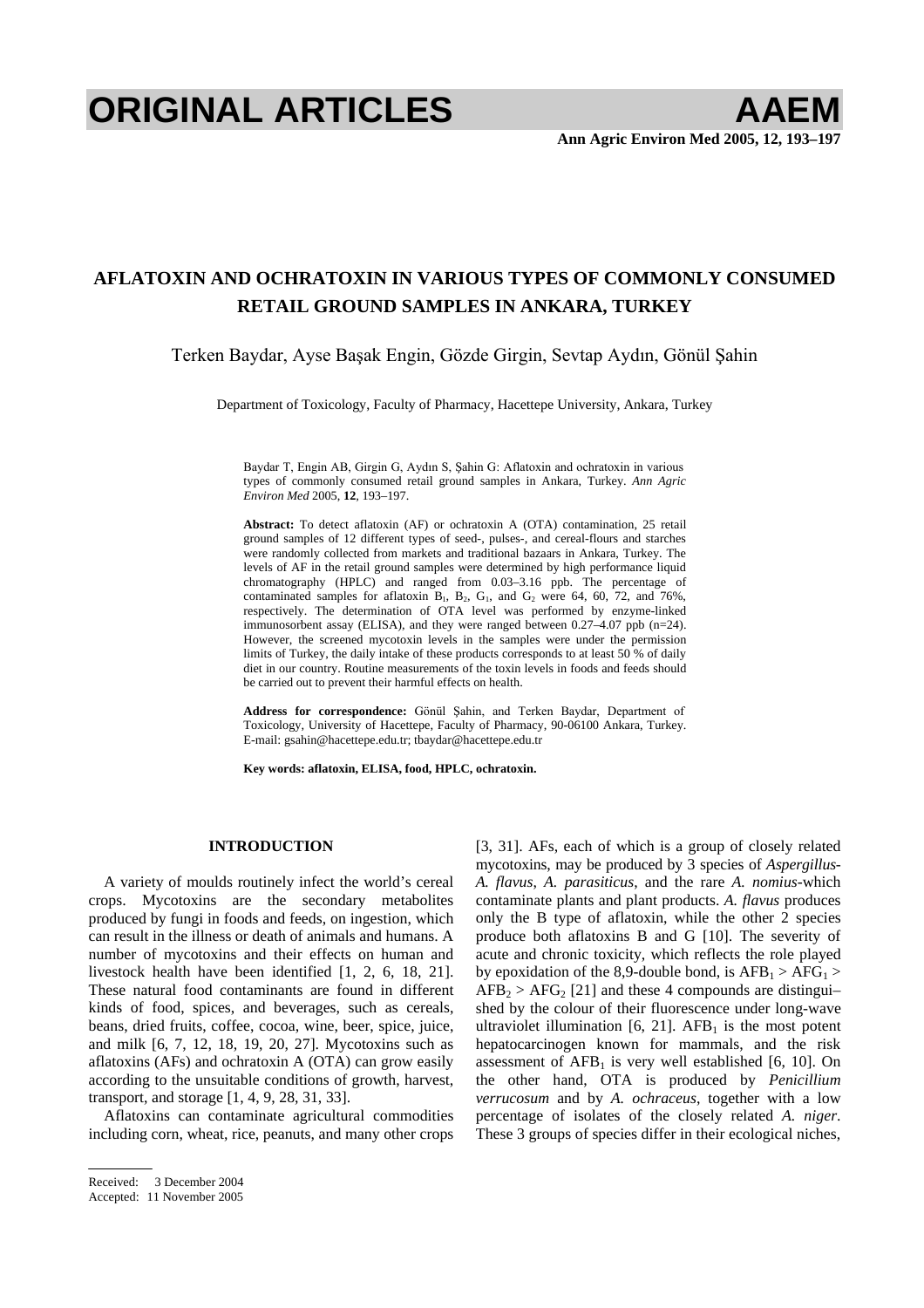in the commodities they affect, and in the frequency of occurrence in different geographical regions. OTA was found more frequently and at high average concentrations in human plasma samples obtained from people living in the regions where a fatal human kidney disease (Balkan Endemic Nephropathy, BEN) occurs. The disease is known to be associated with an increased incidence of tumours of the upper urinary tract [7, 10, 14, 26]. Nevertheless, similar results have been found in some other European countries where BEN has not been observed. This could be due to the difference of the analytical methods and eating habits [10]. Because of its resistance to technological processes, OTA can also be found in cereal and meat derivatives [7, 26].

Turkey has encountered the AF contamination problem in different foods exported and/or consumed in the country since 1967 [8]. Since 2002, in cereal products, the permitted limit for  $AFB_1$  and total  $AFs$  ( $B_1+B_2+G_1+G_2$ ) in our country are 2 ppb and 4 ppb, respectively. The limit for OTA is 3 ppb in all types of cereal products [23]. Although there are some studies on the levels of mycotoxins in different foods produced and consumed in Turkey, limited data exists on the concentrations of aflatoxins in cereal and cereal products [13, 24, 25, 30]. Therefore, this study has been performed to investigate ochratoxin A and aflatoxin  $B_1$ ,  $B_2$ ,  $G_1$ , and  $G_2$  contamina– tions of randomly selected retail ground samples.

## **MATERIALS AND METHODS**

**Samples.** Retail ground samples (n=25) of 12 different types of seed-, pulses-, and cereal-flours (wheat, barley, oat, rye, vetch, corn, rice, lentil, soy) and starches (wheat, corn, and rice) were randomly collected from supermar– kets and traditional bazaars in Ankara, Turkey in the period 2002–2003. The samples were stored in plastic bags at  $-20^{\circ}$ C until the analysis. These samples were screened for OTA content, and each AF level such as  $B_1$ ,  $B_2$ ,  $G_1$ ,  $G_2$  were determined.

**Aflatoxin analysis by HPLC.** Aflatoxin standards  $(B_1,$  $B_2$ ,  $G_1$ ,  $G_2$ ) and trifluoroacetic acid (TFA) were purchased from Sigma Chemical Co (St Louis, MO, USA). HPLC grade methanol (MeOH) and acetonitrile (ACN) were obtained from Riedel (Poole, Dorset, UK). The other chemicals and solvents were obtained from Merck (Darmstadt, Germany). The immunoaffinity columns and filter papers were from Vicam (Watertown, MA, USA).

Each AF standard was prepared in a final concentration of 0.25 pg/ml in ACN: toluene (90:10, v/v). The concen– trations of aflatoxins were checked by UV absorption spectrophotometer (Shimadzu UV 160, Tokyo, Japan) as described in the AOAC official method for aflatoxin analysis [11]. Each reference standard was used to prepare the working standards and the calibration curve.

AF  $B_1$ ,  $B_2$ ,  $G_1$ ,  $G_2$  were eluted from the samples by using immunoaffinity columns, and quantified with HPLC. The AFs were extracted from each 50 g ground sample with a solvent mixture of ACN: water (60:40, v/v) by blending vigorously for 1 minute in a blender at high speed. The extract was filtered through fluted filter paper, and the filtrate was diluted and mixed with deionized water (10:40,  $v/v$ ). The mixture was applied to an immunoaffinity column (AflaOchratest, Vicam) containing antibodies specific for AFs  $B_1$ ,  $B_2$ ,  $G_1$ ,  $G_2$  and ochratoxin A. The aflatoxins were eluted with MeOH into acid washed vials. The eluate was evaporated to dryness under a gentle flow of nitrogen at room temperature. The dry residues were derivatized with TFA using an adapted method [11].

Determination of aflatoxin levels in the sample extracts was performed by isocratic reversed-phase liquid chromatography, using a Spherisorb S5ODS2 column  $(4.6 \text{ mm} \times 25 \text{ cm}, 5 \mu \text{m})$  and with a fluorescence detector and computing integrator (HP, Agilent 1100 series, Vienna, Austria); excitation and emission wavelengths were 360 nm and 430 nm, respectively. The mobile phase was water: ACN: MeOH mixture (62:16:22, v/v/v), and the flow rate was 1.0 ml/min.

The concentration of each aflatoxin in the samples was separately calculated by using the individual calibration curves obtained from the peak heights of each aflatoxin. Standards and samples were analyzed in duplicate. Afla– toxin level in each retail ground sample was expressed as ppb. Since the detection limit for HPLC method was 0.03 ppb, the samples with aflatoxin level below this concen– tration were considered as non-detectable.

**Ochratoxin A analysis by ELISA.** The analytical grade chemicals were purchased from the following suppliers: sodium hydrogen carbonate  $(NaHCO<sub>3</sub>)$  and hydrochloric acid (HCl) from Merck (Darmstadt, Germany), and dichloromethane (DCM) from Carlo Erba Reagenti (Milan, Italy). OTA levels were determined by a commercially available ochratoxin A ELISA kit (Ridascreen®, R-Biopharm AG, Darmstadt, Germany).

In order to determine ochratoxin A by ELISA, according to the instructions of the manufacturer, 1 N HCl solution was added on each ground sample (2 g) and shaken, then the sample mixture was extracted with DCM. Following the centrifugation (3500 g, 4ºC, 15 minutes), DCM phase was collected and mixed with equal volume of  $0.13$  M NaHCO<sub>3</sub> buffer (pH 8.1). The removed aqueous phase was diluted by the NaHCO<sub>3</sub> solution (pH) 8.1), and used for the ochratoxin A ELISA kit.

The optical density was measured at 450 nm by using ELISA 96-well microplate reader (Sunrise, GmbH, Tecan, Austria). OTA contamination in each retail ground sample was expressed as ppb. According to the manufacturer's description, the detection limit for OTA by ELISA was 0.025 ppb.

# **RESULTS**

In this study, 25 retail ground samples were analyzed for the levels of OTA by ELISA, and each AF by HPLC.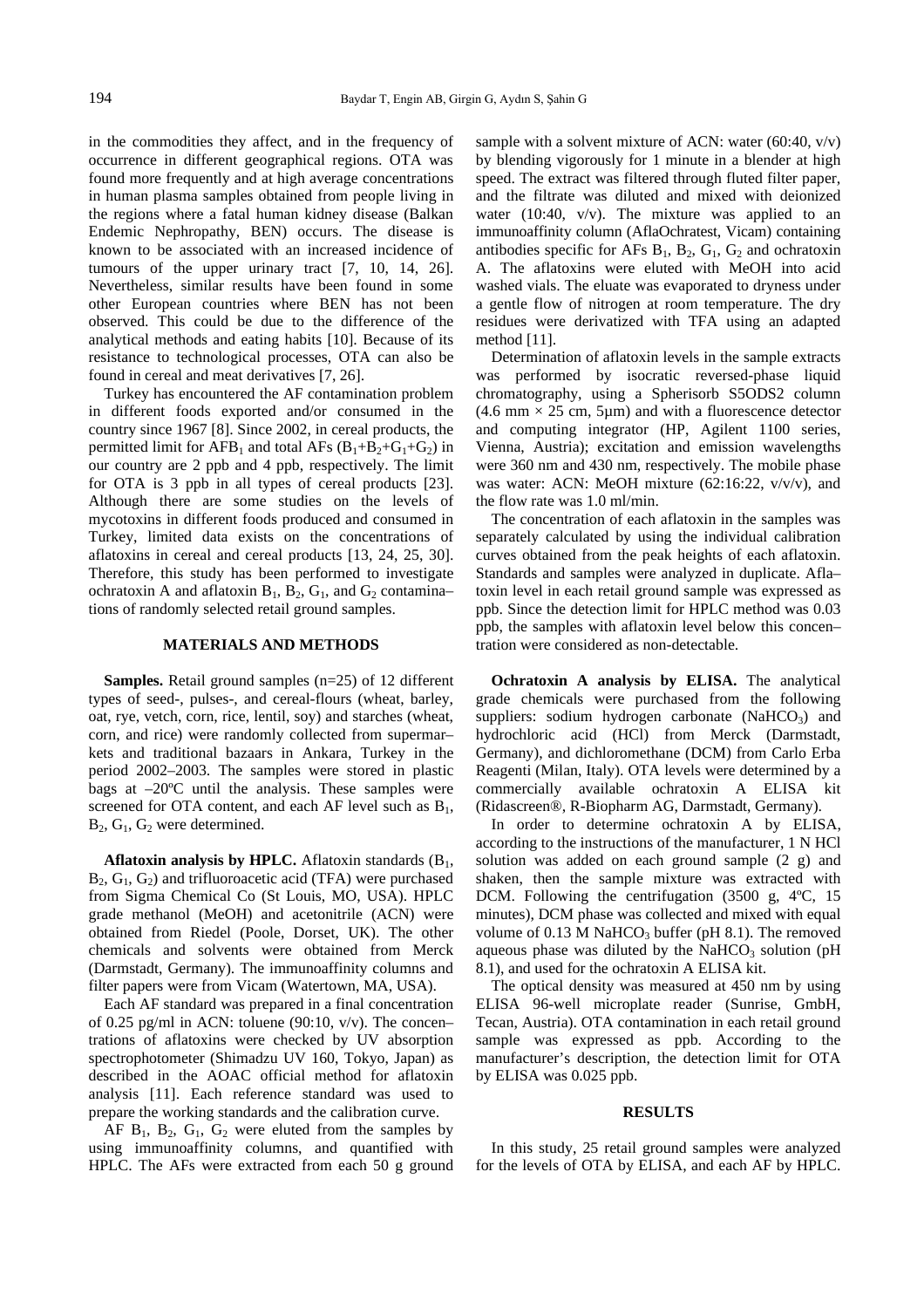The concentrations of  $AFB_1$ ,  $AFB_2$ ,  $AFG_1$ , and  $AFG_2$ , and OTA detected in all samples are given in Table 1.

The retention times for the AFs were: 8.2 min for  $B_1$ , 16.7 min for  $B_2$ , 6.2 min for  $G_1$  and 11.7 min for  $G_2$ . A sample HPLC chromatogram of each aflatoxin is shown in Figure 1. The recoveries were carried out in duplicate on blank wheat samples, spiked with aflatoxin  $B_1$ ,  $B_2$ ,  $G_1$ and  $G<sub>2</sub>$  at a concentration of 0.2 ppb for each. The average recoveries were 53.95% for  $B_1$ , 51.33% for  $B_2$ , 89.60% for  $G_1$  and 47.63% for  $G_2$ .

# **DISCUSSION**

Mycotoxins are highly toxic secondary products of the metabolism of some fungi mainly belonging to *Aspergillus*, *Penicillium*, and *Fusarium* spp. Monitoring of mycotoxins depend on precise and reliable analytical methods. However, there is no universal method for detection and quantification of mycotoxins in feeds or foods because the mycotoxins are chemically quite diverse, as are the matrices in which they occur. While common analytical methods employ different separation/ detection techniques, such as ELISA, HPLC or thin layer chromatography, all procedures require a suitable sample extraction step [15, 32]. The immunological based methods are preferable because they may reduce the time and expense required for analyses of these naturally occurring toxicants [29]. Additionally, the ELISA technique is highly sensitive, specific and can be automated to analyze numerous samples. In the present study, first of all, total aflatoxins of the samples were determined by HPLC. In the meantime, the same samples were applied to the ELISA in order to get a quick idea of the OTA levels.

A total of 25 samples (22 flour and 3 starch) were analyzed for total aflatoxin and ochratoxin A by ELISA. Twenty-four samples contained OTA ranged from 0.31– 4.07 ppb, as shown in Table 1. Of the 25 samples, 3 samples (12%) were found to be contaminated with ochratoxin, which surpassed the levels established as guideline levels (3 ppb) in Turkey. 21 samples had OTA contamination below 1 ppb. According to the Turkish regulations, ochratoxin A limits were set at 3 ppb in cereal products (including all types). The detection limit for OTA by ELISA was also below the tolerance levels that have been under discussion for several years within the European Union [27].

64% of the samples were found to contain  $AFB<sub>1</sub>$  with the levels between 0.03–1.61 ppb. These amounts are considerably below the levels (2 ppb) established in Turkey as guideline levels for cereal-based feeds.  $AFB<sub>2</sub>$ was determined in 15 samples (60%) with the levels ranging from  $0.03-0.18$  ppb. The concentrations of  $AFG<sub>1</sub>$ were found to range from 0.03–2.79 ppb in 72 % of the samples.  $AFG_2$  was detected in 19 of the samples (76%) with the levels between 0.03–0.15 ppb. The levels of total AFs  $(B_1+B_2+G_1+G_2)$  of all samples were determined to range between 0.03–3.16 ppb. As shown in Table 1,



**Figure 1.** An HPLC chromatogram of aflatoxin standards  $B_1$ ,  $B_2$ ,  $G_1$ , and  $G<sub>2</sub>$ .

Table 1. Aflatoxin (AFB<sub>1</sub>, AFB<sub>2</sub>, AFG<sub>1</sub>, AFG<sub>2</sub>; ppb) and ochratoxin A (OTA; ppb) levels in retail ground samples (n=25) obtained by HPLC and ELISA, respectively.

| No.            | Source | <b>HPLC</b>      |                           |                  |      |                                    | <b>ELISA</b> |
|----------------|--------|------------------|---------------------------|------------------|------|------------------------------------|--------------|
|                |        | AFB <sub>1</sub> | AFB <sub>2</sub>          | AFG <sub>1</sub> |      | $AFG_2$ $(B_1+B_2+$<br>$G_1 + G_2$ | <b>OTA</b>   |
|                |        |                  | Wheat-based flours        |                  |      |                                    |              |
| 1              | Wheat  | 0.03             | 0.04                      | n.d.             | n.d. | 0.07                               | 0.78         |
| $\overline{2}$ | Wheat  | n.d.             | n.d.                      | 0.03             | n.d. | 0.03                               | 0.48         |
| 3              | Wheat  | 0.08             | n.d.                      | 0.03             | 0.07 | 0.18                               | 0.38         |
| 4              | Wheat  | 0.08             | n.d.                      | 0.10             | 0.08 | 0.26                               | 0.90         |
| 5              | Wheat  | 0.09             | 0.08                      | 0.08             | 0.08 | 0.33                               | 0.78         |
| 6              | Wheat  | 0.21             | 0.03                      | 0.09             | 0.13 | 0.46                               | 0.49         |
| 7              | Wheat  | n.d.             | n.d.                      | n.d.             | 0.03 | 0.03                               | 2.23         |
| 8              | Wheat  | 0.03             | 0.04                      | 0.06             | 0.05 | 0.18                               | 0.36         |
| 9              | Wheat  | 0.08             | 0.03                      | 0.03             | 0.10 | 0.24                               | 0.50         |
| 10             | Wheat  | n.d.             | n.d.                      | n.d.             | 0.04 | 0.04                               | 0.71         |
| 11             | Wheat  | n.d.             | n.d.                      | 0.03             | 0.05 | 0.08                               | 0.68         |
| 12             | Wheat  | 0.12             | n.d.                      | n.d.             | n.d. | 0.12                               | 0.70         |
|                |        |                  | Other cereal-based flours |                  |      |                                    |              |
| 1              | Corn   | 0.03             | 0.06                      | 0.05             | 0.10 | 0.24                               | 0.47         |
| $\overline{2}$ | Corn   | n.d.             | 0.03                      | n.d.             | 0.05 | 0.08                               | n.d.         |
| 3              | Potato | n.d.             | 0.11                      | 0.03             | n.d. | 0.14                               | 0.32         |
| 4              | Lentil | 0.57             | 0.05                      | 0.03             | 0.06 | 0.71                               | 0.83         |
| 5              | Rice   | 0.71             | 0.16                      | n.d.             | 0.03 | 0.90                               | 0.27         |
| 6              | Vetch  | n.d.             | n.d.                      | 0.03             | n.d. | 0.03                               | 0.71         |
| 7              | Soy    | 0.94             | 0.18                      | 0.03             | n.d. | 1.15                               | 0.57         |
| 8              | Barley | n.d.             | 0.07                      | 2.79             | 0.30 | 3.16                               | 4.07         |
| 9              | Rye    | 0.91             | 0.06                      | 0.04             | 0.03 | 1.04                               | 3.69         |
| 10             | Oat    | n.d.             | n.d.                      | 0.03             | 0.03 | 0.06                               | 3.45         |
|                |        |                  | <b>Starches</b>           |                  |      |                                    |              |
| 1              | Wheat  | 0.03             | 0.03                      | 0.05             | 0.15 | 0.26                               | 0.31         |
| $\overline{c}$ | Rice   | 1.61             | 0.10                      | 0.03             | 0.04 | 1.78                               | 0.44         |
| 3              | Corn   | 0.15             | n.d.                      | n.d.             | 0.08 | 0.23                               | 0.33         |

n.d. non-detectable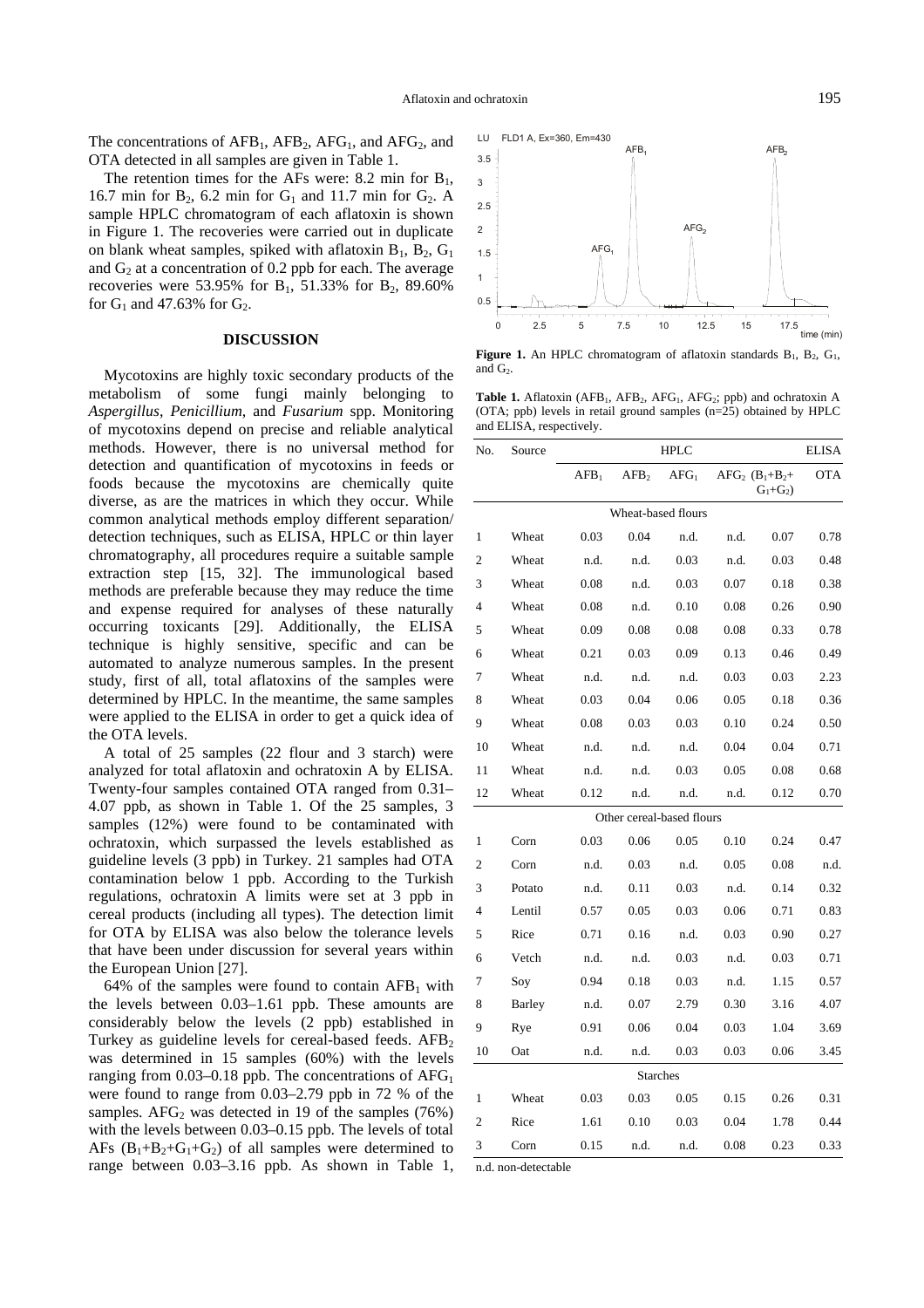$AFG_1$  and total  $AFs$   $(B_1+B_2+G_1+G_2)$  levels in the barleyflour, were determined to be higher than the other ground samples. According to the European aflatoxin regulations, the  $AFB<sub>1</sub>$  and total AF limits were set at 2 and 4 ppb, respectively, in groundnuts, nuts, dried fruit, cereals (including buckwheat) and processed products for human consumption [9]. Although these results are also under the permitted levels of 4 ppb for total AFs  $(B_1+B_2+G_1+G_2)$  in Turkey, it seems that there are not any ground samples without contamination of AFs. Ground seed-, pulses-, and cereal-flours and starches are the main sources of foods for Turkish population and the daily intake of these products corresponds to at least 50% of daily diet, especially in the Anatolian region. Therefore, the mycotoxin contamination detected in the samples is a considerable problem despite the low levels.

On the other hand, sweeteners and/or starch are usually produced from starchy materials maize and wheat, etc. It has been shown that aflatoxins were destroyed during starch conversion [3]. In this study, none of the starches containing the tested mycotoxins was above the permission limits.

Cereal is widely grown in Turkey, which is one of the major wheat producing countries in the world. In our country, cereal and its products are crucial foodstuffs for feeding humans and animals. Additionally, the average daily consumption of wheat and wheat products and retail ground products by a Turkish adult is about twice as high as than most Western countries. Daily consumption of these products is estimated to be approximately 400 g and this amount corresponds to almost 50% of daily diet [17].

Any mycotoxin contamination in foods and feeds may cause economic loss and threaten public health, which is an important problem encountered from time to time in our country. Although some results obtained from the studies on the levels of mycotoxins in different type of foods in Turkey [5, 13, 16, 17, 22, 24, 25, 30, 34], the data are limited, especially the levels in grain and grain products [13, 24, 25, 30]. In this study, the results pointed out that the contamination of the aflatoxin and ochratoxin in the retail ground samples in Ankara, Turkey, were under the permitted levels. Nevertheless, overall daily intake of the mycotoxins should be considered for evaluation of their health risk.

#### **CONCLUSION**

The contaminations should be monitored routinely for food safety. Overall, the integrated, multidisciplinary research on mycotoxins contaminations has provided the scientific platform on the base decisions regarding acceptable exposures and priorities for interventions to reduce human risk in public health.

#### **Acknowledgements**

This study was funded by Turkish Republic Prime Ministry The State Planning Organization (00K102202), and Hacettepe University Research Foundation (01G025).

### **REFERENCES**

1. Abd Alla El-Sayed AM, Aly Soher E, Sahab AF: Occurrence of certain mycotoxins in corn and corn-based products and thermostability of fumonisin B1 during processing. *Nahrung* 2003, **47**, 222-225.

2. Abdel-Wahhab MA, Nada SA, Arbid MS: Ochratoxicosis: prevention of developmental toxicity by L-methionine in rats. *J Appl Toxicol* 1999, **19**, 7-12.

3. Aly SE: Distribution of aflatoxins in product and by-products during glucose production from contaminated corn. *Nahrung* 2002, **46**, 341-344.

4. Atalla MM, Hassanein NM, El-Beih AA, Youssef YA: Mycotoxin production in wheat grains by different Aspergilli in relation to different relative humidities and stroge periods. *Nahrung* 2003, **47**, 6-10.

5. Aycicek H, Yarsan E, Sarimehmetoglu B, Cakmak O: Aflatoxin M1 in white cheese and butter consumed in Istanbul, Turkey. *Vet Hum Toxicol* 2002, **44**, 295-296.

6. Bennett JW, Klich M: Mycotoxins. *Clin Microbiol Rev* 2003, **16**, 497-516.

7. Beretta B, De Domenico R, Gaiaschi A, Ballabio C, Galli CL, Gigliotti C, Restani P: Ochratoxin A in cereal-based baby foods: occurrence and safety evaluation. *Food Addit Contam* 2002, **19**, 70-75.

8. Camlibel L: *IGEME Research and Developmental Presidency*. Agriculture Administration, Ankara 1995.

9. Candlish AAG, Pearson SM, Aidoo KE, Smith JE, Kelly B, Irvine H: A survey of ethnic foods for microbial quality and aflatoxin content. *Food Addit Contam* 2001, **18**, 129-136.

10. Creppy EE: Update of survey, regulation and toxic effects of mycotoxins in Europe. *Toxicol Lett* 2002, **127**, 19-28.

11. Cunniff P: *AOAC, Official methods of analysis of AOAC international*. AOAC, Arlington, VA 1995.

12. Dragacci S, Grosso F, Bire R, Fremy JM, Coulon S: A French monitoring programme for determining ochratoxin A occurrence in pig kidneys. *Nat Toxins* 1999, **7**, 167-173.

13. Duru S, Sahin G: Aflatoxin B1 in flours. *Mikrobiyol Bul* 1979, **13**, 371-376.

14. Filali A, Betbeder AM, Baudrimont I, Benayada A, Soulaymani R, Creppy EE: Ochratoxin A in human plasma in Morocco: a preliminary survey. *Hum Exp Toxicol* 2002, **21**, 241-245.

15. Gilbert J: Overview of mycotoxins methods, present status and future needs. *Nat Toxins* 2000, **7**, 347-352.

16. Gokmen V, Acar J: Long-term survey of patulin in apple juice concentrates produced in Turkey. *Food Addit Contam* 2000, **17**, 933- 936.

17. Koksal O: *National nutrition-health and food consumption survey of Turkey, 1974*. Unicef, Ankara, 1977.

18. Lombaert GA, Pellaers P, Roscoe V, Mankotia M, Neil R, Scott PM: Mycotoxins in infant cereal foods from the Canadian retail market. *Food Addit Contam* 2003, **20**, 494-504.

19. MacDonald S, Wilson P, Barnes K, Damant A, Massey R, Mortby E, Shepherd MJ: Ochratoxin A in dried vine fruit: method development and survey. *Food Addit Contam* 1999, **16**, 253-260.

20. Martins ML, Martins HM, Bernardo F: Aflatoxins in spices marketed in Portugal. *Food Addit Contam* 2001, **18**, 315-319.

21. McLean M, Dutton MF: Cellular interactions and metabolism of aflatoxins. *Pharmac Ther* 1995, **65**, 163-192.

22. Nizam F, Oguz H: Occurrence of aflatoxins in layer feed and corn samples in Konya province. *Food Addit Contam* 2003, **20**, 654-658.

23. *Official Gazette of Turkish Republic*. 2002, 23 September 24885, 32.

24. Omurtag GZ, Yazicioglu D: Determination of T-2 toxin in grain and grain products by HPLC and TLC. *J Environ Sci Health B* 2000, **35**, 797-807.

25. Omurtag GZ, Beyoglu D: Occurrence of deoxynivalenol (vomitoxin) in processed cereals and pulses in Turkey. *Food Addit Contam* 2003, **20**, 405-409.

26. Osborne BG: Reversed-phase high performance liquid chromatography determination of ochratoxin A in flour and bakery products. *Food Addit Contam* 1979, **30**, 1065-1070.

27. Park JW, Kim EK, Shon DH, Kim YB: Occurrence of zearalenone in Korean barley and corn foods. *Food Addit Contam* 2002, **19**, 158-162.